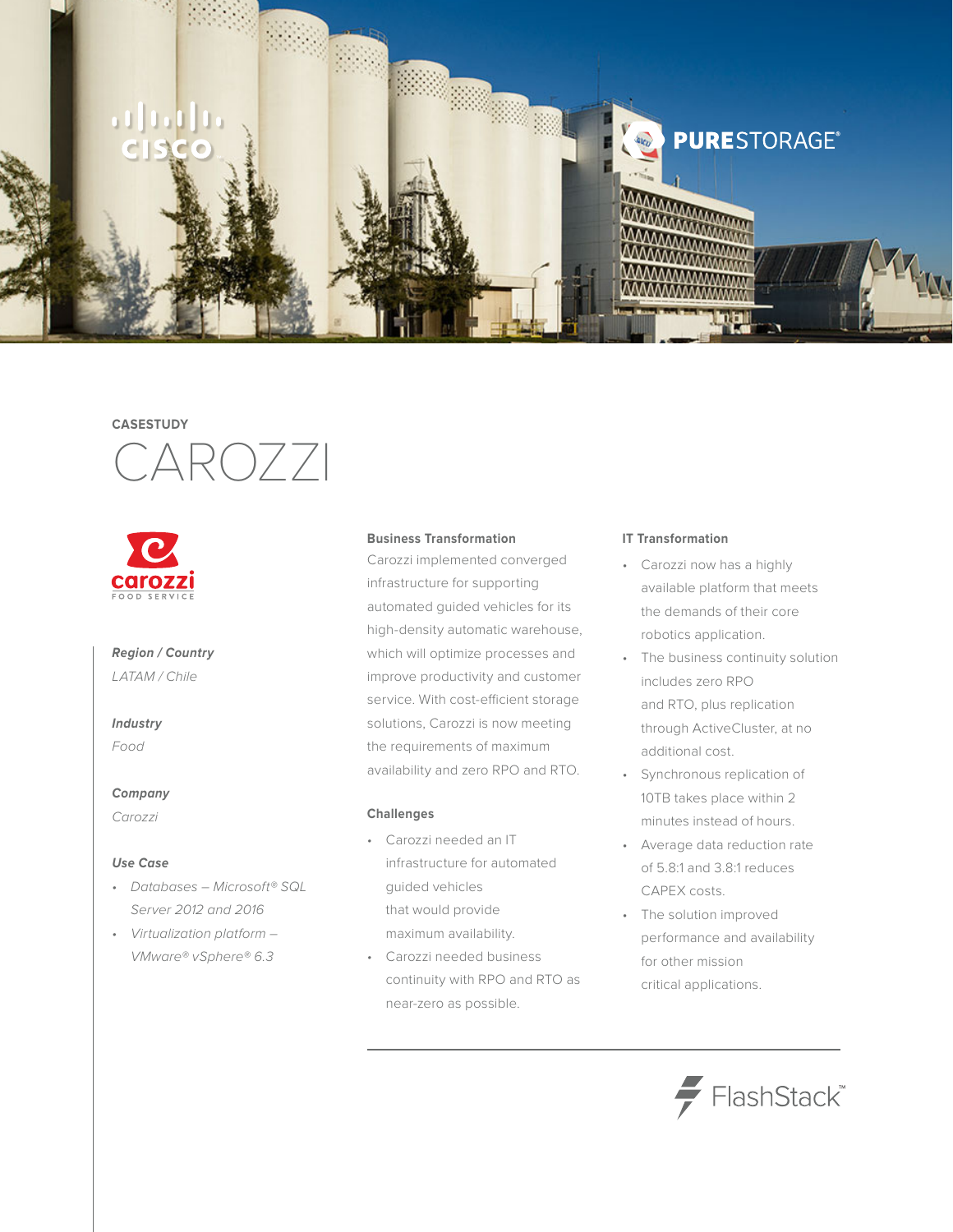## $\mathbf{d}$  and  $\mathbf{d}$ **CISCO**



**Carozzi automates its distribution center with Pure Storage all-flash solutions**

Empresas Carozzi S.A. is a Chilean-based food processing company with 120 years in the market. Carozzi has production plants in Chile and Peru, as well as commercial offices in the United States, Ecuador and Paraguay, and is considered one of the most respected mass consumption companies in Latin America.

*All the commercial and*  "*technical processes moved forward smoothly. Within a couple of days, we had a FlashArray running in our Data Center. It was fantastic."*

**ERWIN FIEBIG** Information Technology Assistant Manager

Carozzi's strategic objectives place priority on organic growth, cost efficiency, and leadership of their offering in the wellness segment. These objectives are based on its competitive advantages that include its capacity for innovation, the leadership of its brands in the categories in which it participates, and a strong organizational culture.

One of Carozzi's main strategies is digital innovation, and during 2017 and 2018, the company has been working on carrying out its Optimus project, which consists of automating its Distribution Center using automated guided vehicles to transport pallets. This project will require a total investment of 37 million euros. The first phase was completed in mid-2018 and the second phase will conclude in mid-2019, with the construction of a high-density automatic warehouse, a daring process that will deliver one of the most modern distribution centers in the country.



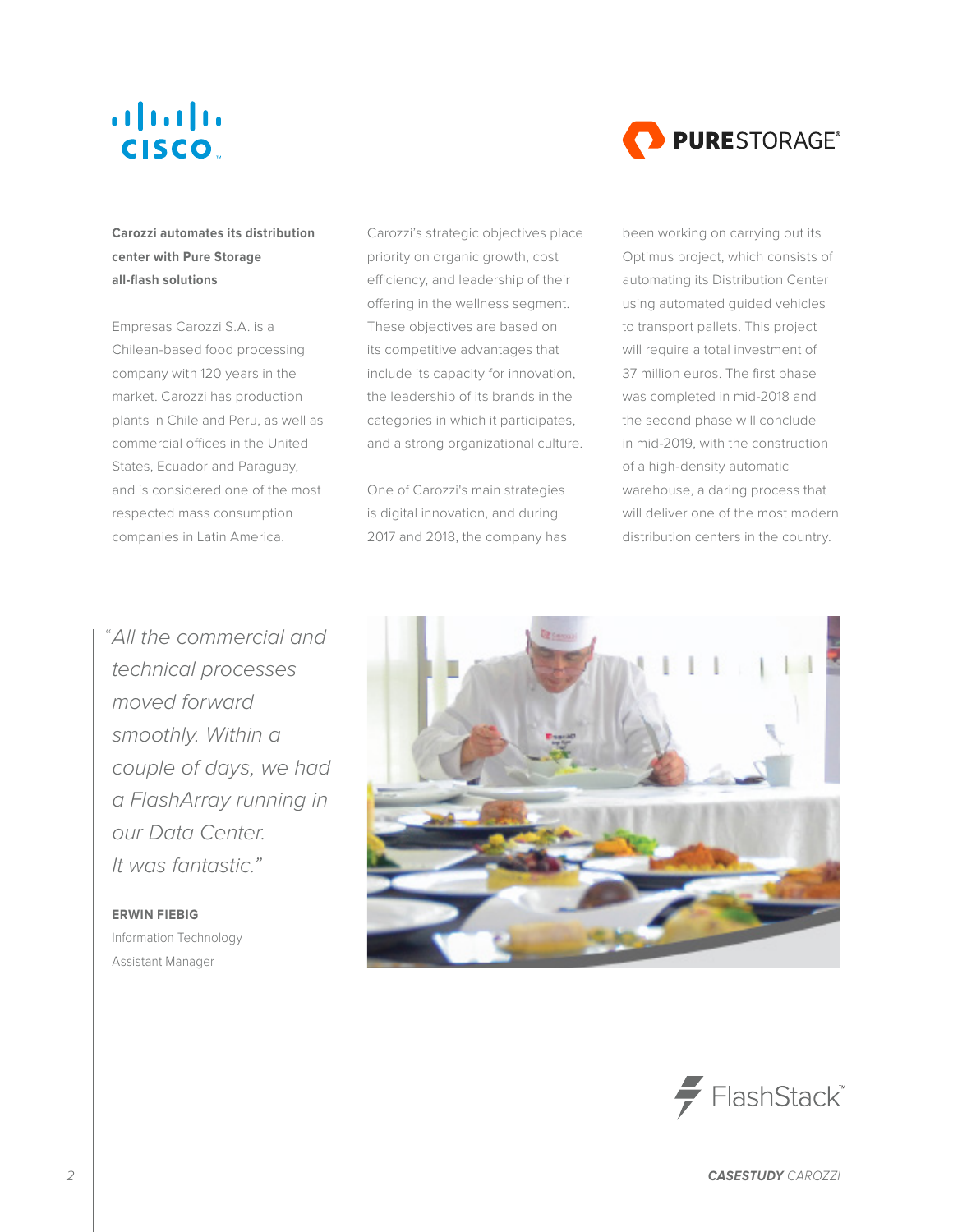## $\mathbf{d}$  and  $\mathbf{d}$ **CISCO**

This digital innovation seeks to optimize processes to be ready for future challenges, improving productivity and customer service.

**Carozzi chooses FlashStack™ with Pure Storage all-flash storage and Cisco Networking and UCS Servers to support automation solution**

In February 2017, Carozzi selected a robotics application for automating the vehicles which required an infrastructure platform that provided maximum availability

*No other vendor was*  "*offering us what Pure Storage did. That's why we didn't want to do trials of other solutions. We knew we were dealing with a leading technology."*

### **ERWIN FIEBIG**

Information Technology Assistant Manager

and real time service. The IT team evaluated several technologies, looking for Recovery Point Objective (RPO) and Recovery Time Objective (RTO) values as near-zero as possible, but expecting that having zero RPO and RTO would be unaffordable. Carozzi met Pure Storage through the local team in Chile. After a presentation of FlashStack — the converged infrastructure solution from Pure Storage and Cisco the IT team decided to test it in a Proof of Concept (POC). "All the commercial and technical processes moved forward smoothly. Within a couple of days, we had a FlashArray™ array running



in our data center. It was fantastic," said Erwin Fiebig, Information Technology Assistant Manager.

During the POC, Carozzi's IT team was able to test the solution's ease of use and simplicity. "We were very impressed by the compression capabilities and how fast we were able to deploy it. We carried out migration through a direct connection and without disruptions," said Renato Muñoz, Projects Chief and Microsoft Systems Manager.

Pure Storage and Cisco also demonstrated higher throughput performance compared to



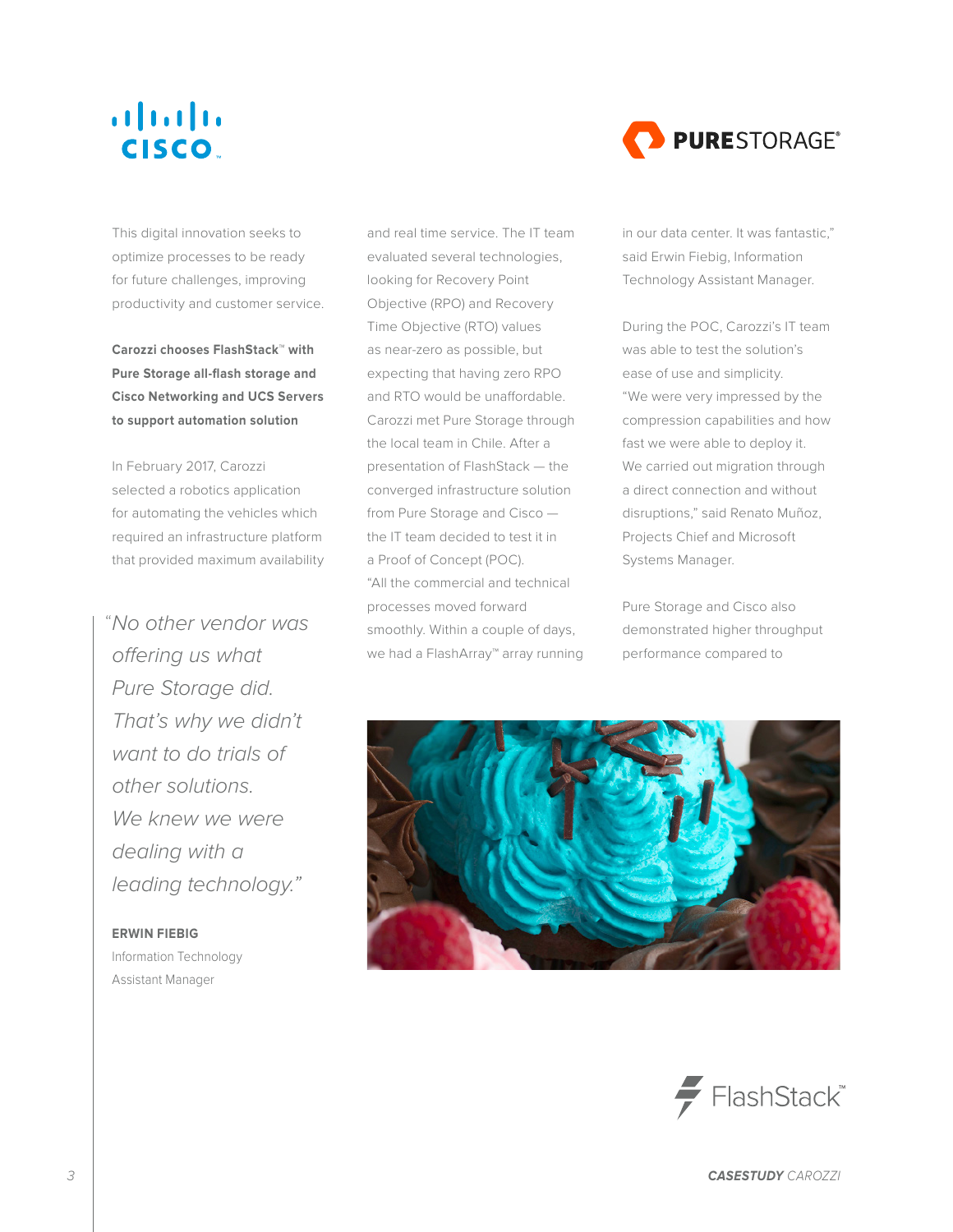## $\mathbf{d}$  and  $\mathbf{d}$ **CISCO**



other vendors and had a better integration with third-party solutions. "No other vendor was offering us what Pure Storage and Cisco did. That's why we didn't want to do trials of other solutions. We knew we were dealing with a leading technology," Fiebig added.

The IT team presented a strong business case to the board, in which the team compared different technologies. Pure Storage and Cisco had the lowest total cost over a five-year period.

*That is a great added*  "*value, it relieved us from having to seek an additional backup solution. Pure Storage components grant us the confidence that the infrastructure will be highly available."*

### **ERWIN FIEBIG**

Information Technology Assistant Manager

Most appealing was that FlashStack was able to deliver zero RPO and RTO at no additional cost, unlike the other vendors evaluated.

## **Carozzi implements automation with Pure Storage's help**

Carozzi purchased two FlashStack systems with Pure Storage FlashArray//M20, Cisco UCS servers and Nexus networking. The company was the first in Latin America to implement Pure Storage Purity™ ActiveCluster, a synchronous replication and stretched cluster solution that enables live migration between the two FlashStack systems to provide business continuity across metro distances, without

requiring extra hardware, licenses or fees. "That is a great added value, it relieved us from having to seek an additional backup solution," Fiebig mentioned. "Pure Storage and Cisco components grant us the confidence that the infrastructure will be highly available."

When Carozzi evaluated ActiveCluster, it performed a methodological test, during which the IT team cut the power at one data center and successfully proved there was no disruption in the robotics application. A year and a half after Pure Storage's implementation, the infrastructure has had 100% availability.